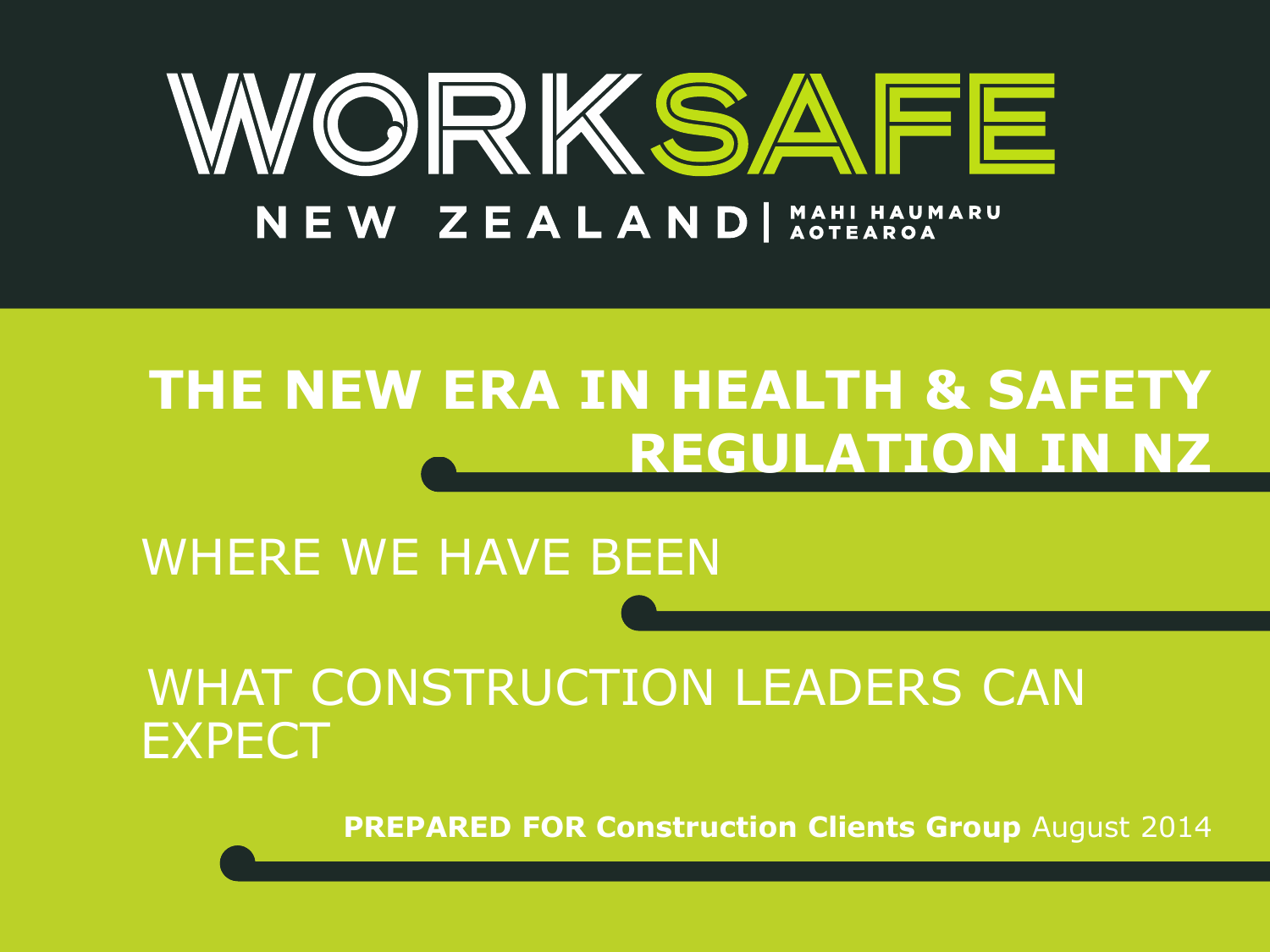### **THE CHANGING FACE OF THE WORKPLACE HEALTH & SAFETY REGULATOR**

# **1891 to June 2012 (121 yrs)**



# **July 2012 to Dec 2013 (1.5 yrs)**



### **MINISTRY OF BUSINESS, INNOVATION & EMPLOYMENT**

HIKINA WHAKATUTUKI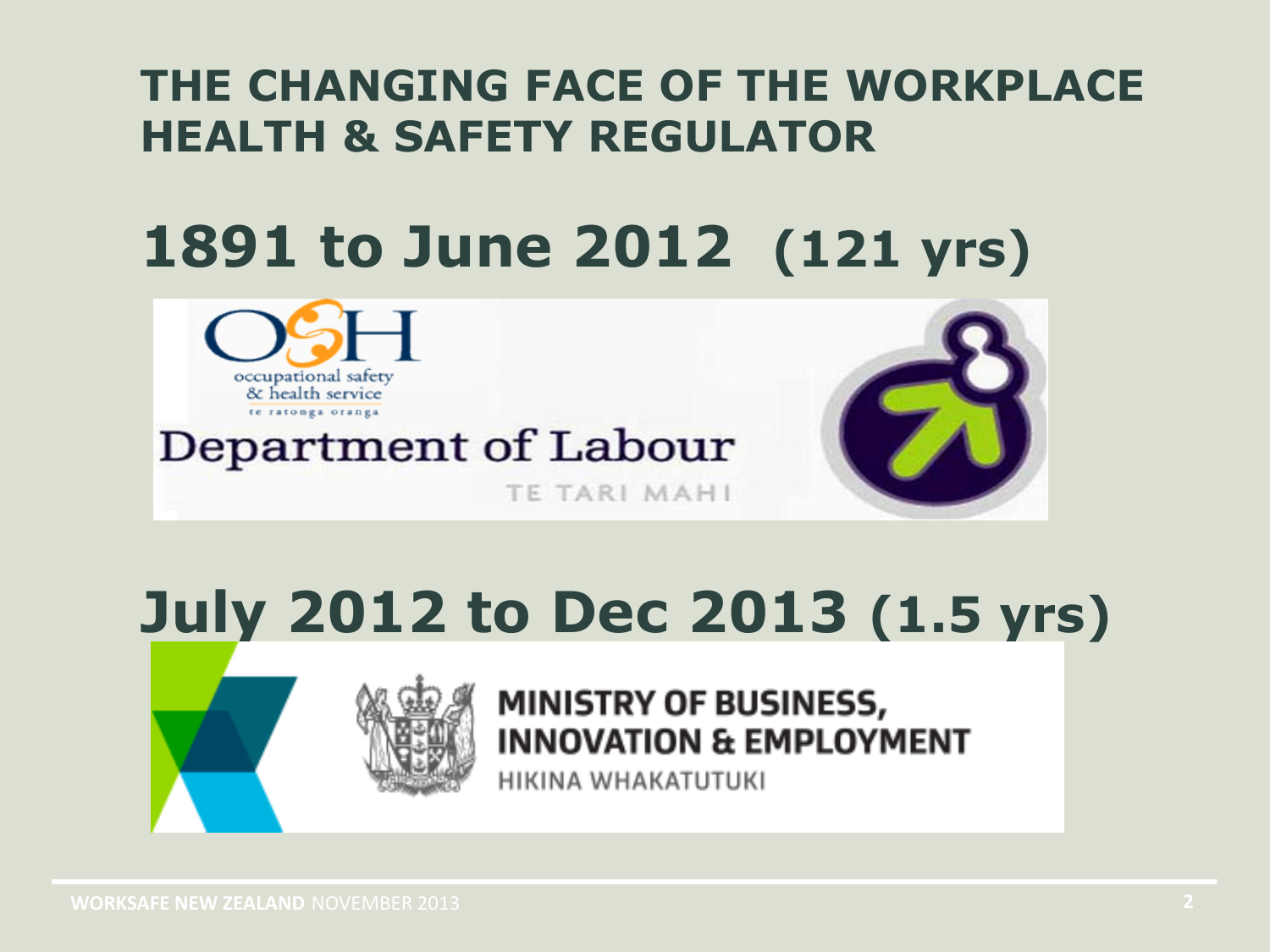### **A NEW HEALTH & SAFETY REGULATOR**

# **Dec 2013 and beyond…**

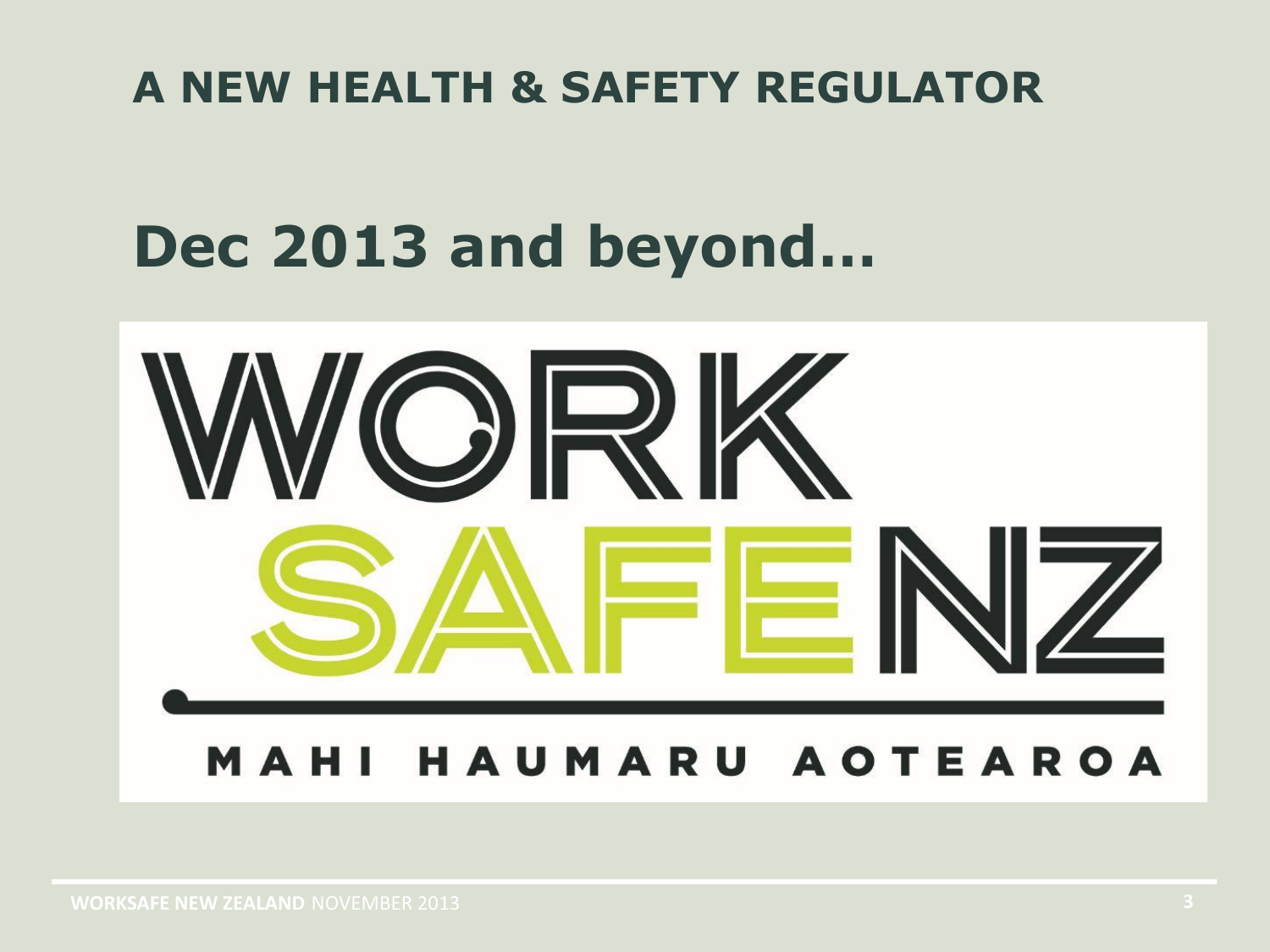#### **NEW GOVERNANCE MODEL FOR THE HEALTH & SAFETY REGULATOR**

**1891 to 2012** 

Reported to Minister of Labour via Secretary of Labour

## **From Dec 2013**

Governed by Board that reports directly to Minister

### **Chief Executive** Gordon MacDonald

**Our Board Chair:**  Prof Gregor Coster **Dep Chair:**  Ross Wilson **Members:**  Paula Rose Don Stock Dr Patrick Strange Kerry Prendergast Chris Ellis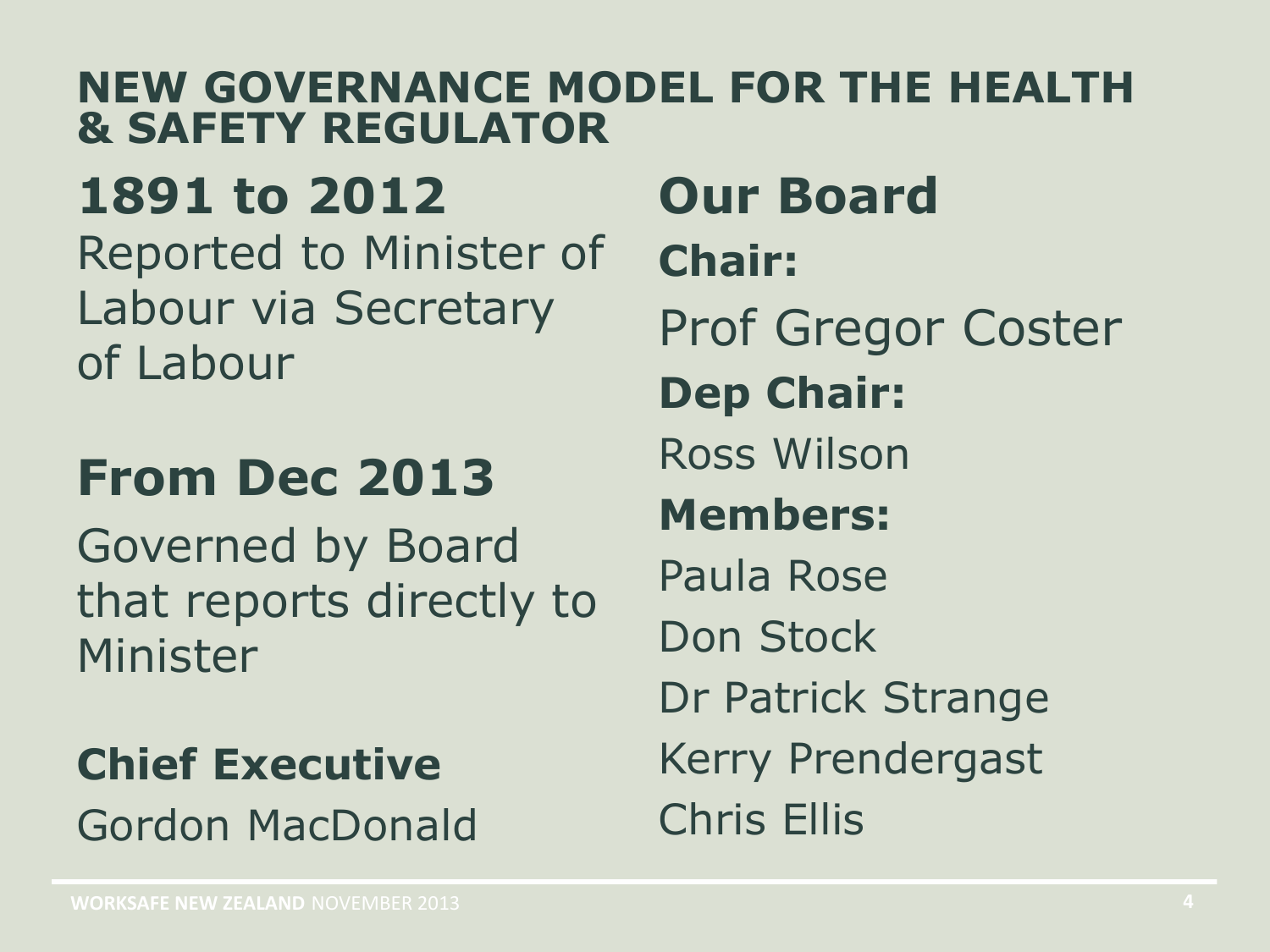### **NEW LEGISLATIVE FRAMEWORK**

**1992:** Health & Safety in Employment Act, 1992

**2014:** Health & Safety Reform Bill before the House

**2015:** Health and Safety at Work Act is expected to be in force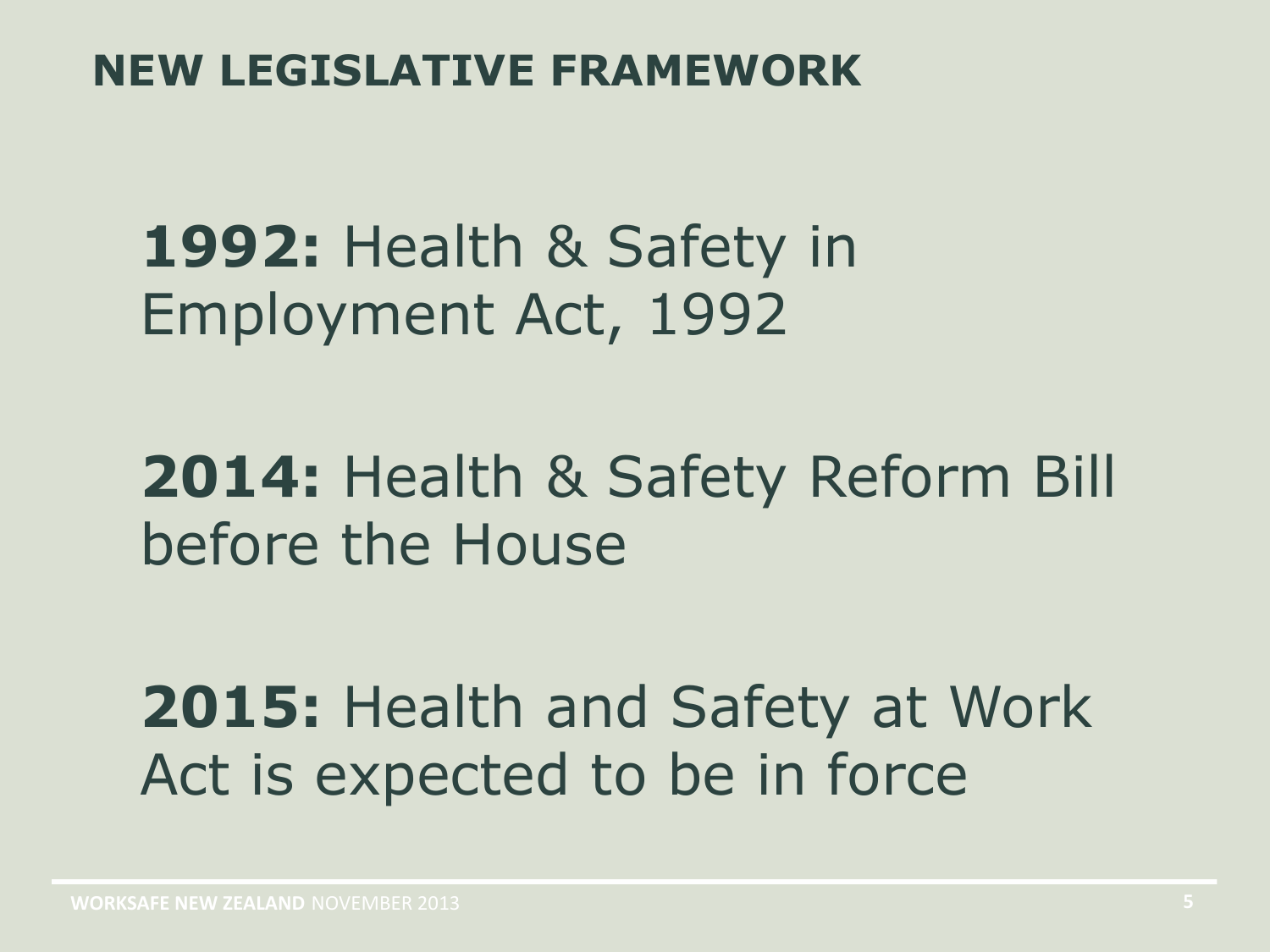### **NEW HIGHLY TARGETED APPROACH**

## **Target:**

• Serious harms down 25% by 2020

## **Methods:**

- Formally partner with ACC
- Evidence-based National Campaigns focussed on practices and causes
- Construction on the short list!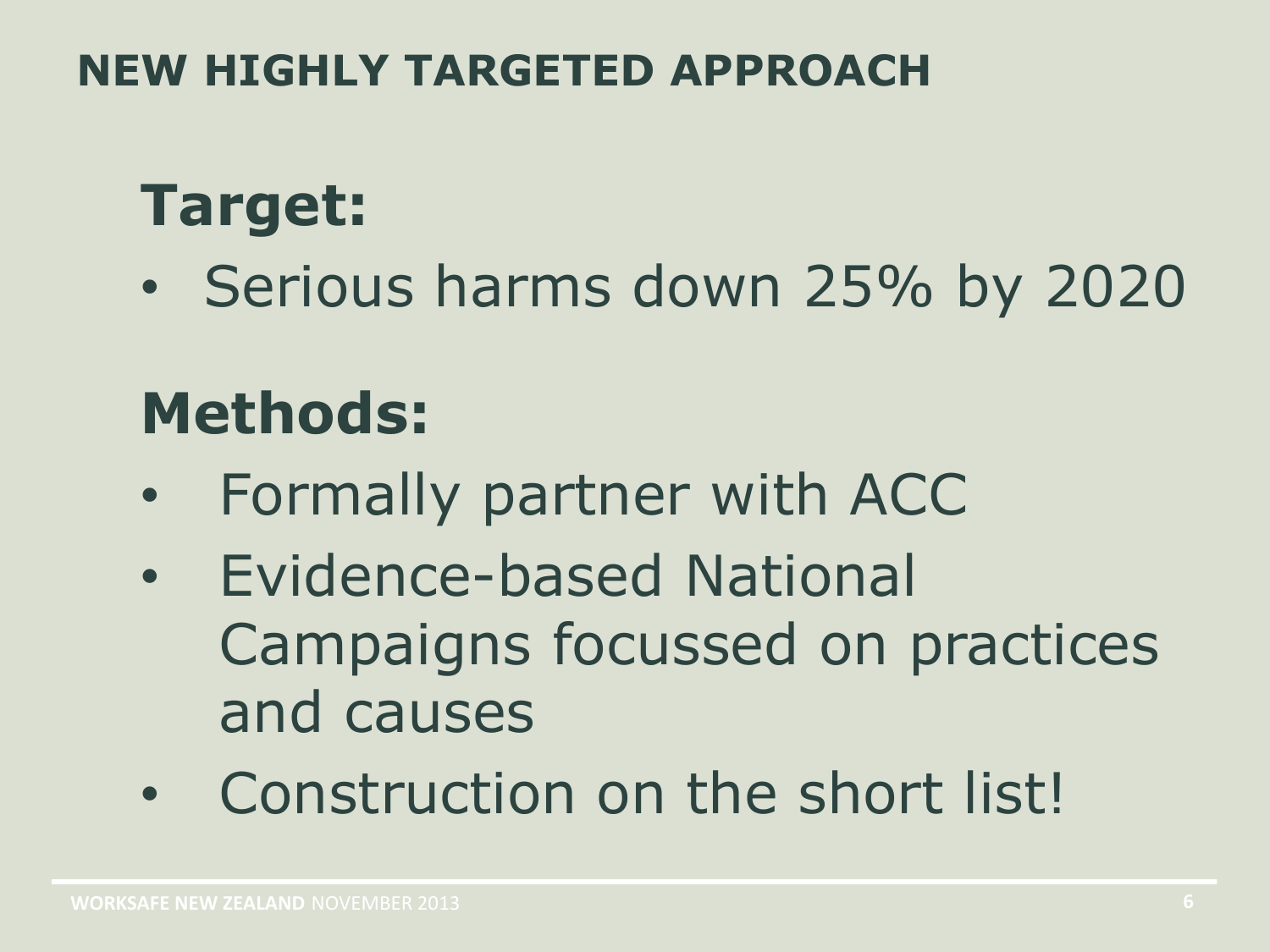### **INTERVENTION APPROACH**

**Universal activity**

**General, basic, ongoing activity, such as awareness raising, general guidance and education & information provision**

#### **Targeted activity**

**Addresses an identified risk in a sector, industry or enterprise, and is tailored to fit the participants, operating environment and objectives**

#### **Reactive activity**

**In response to actual incidents, hazards or risks. Enforcement tools will be prominent in this area of activity but may lead to universal and targeted activities as well**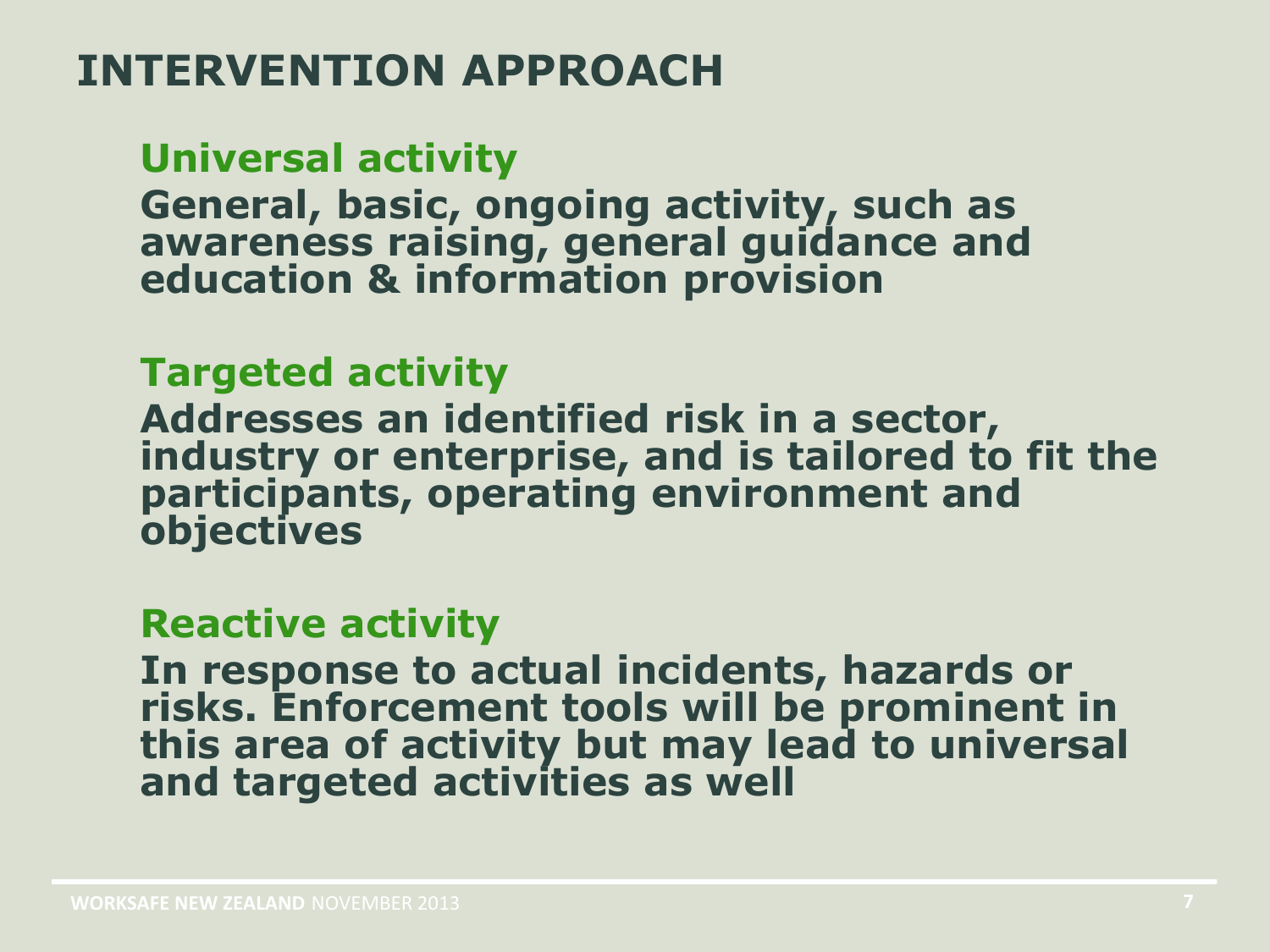### **OUR FOCUS AREAS IN CONSTRUCTION**

# **Rolling programme of intensive inspection**

# • **Falls from heights**

3<sup>rd</sup> year of project. 25% reduction in reported harms since 2011

- **Excavation**
- **Mobile Plant**
- **Asbestos Removal**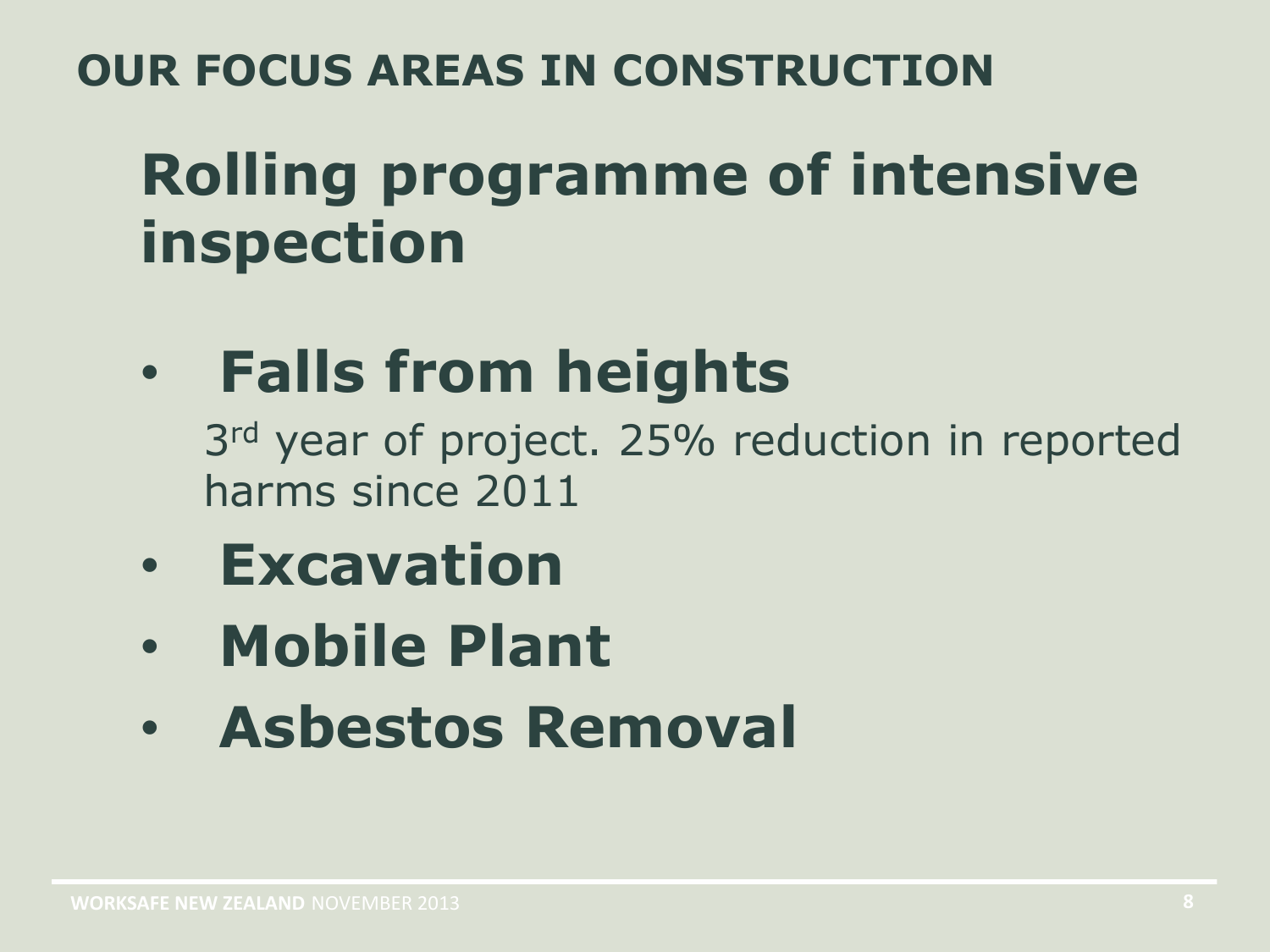### **CONSTRUCTION ASSESSMENT TOOLS**

## **Inspectors supported with pilottested site assessment tools for**

- **falls from heights**
- **Excavation**
- **Mobile plant**
- **Asbestos removal.**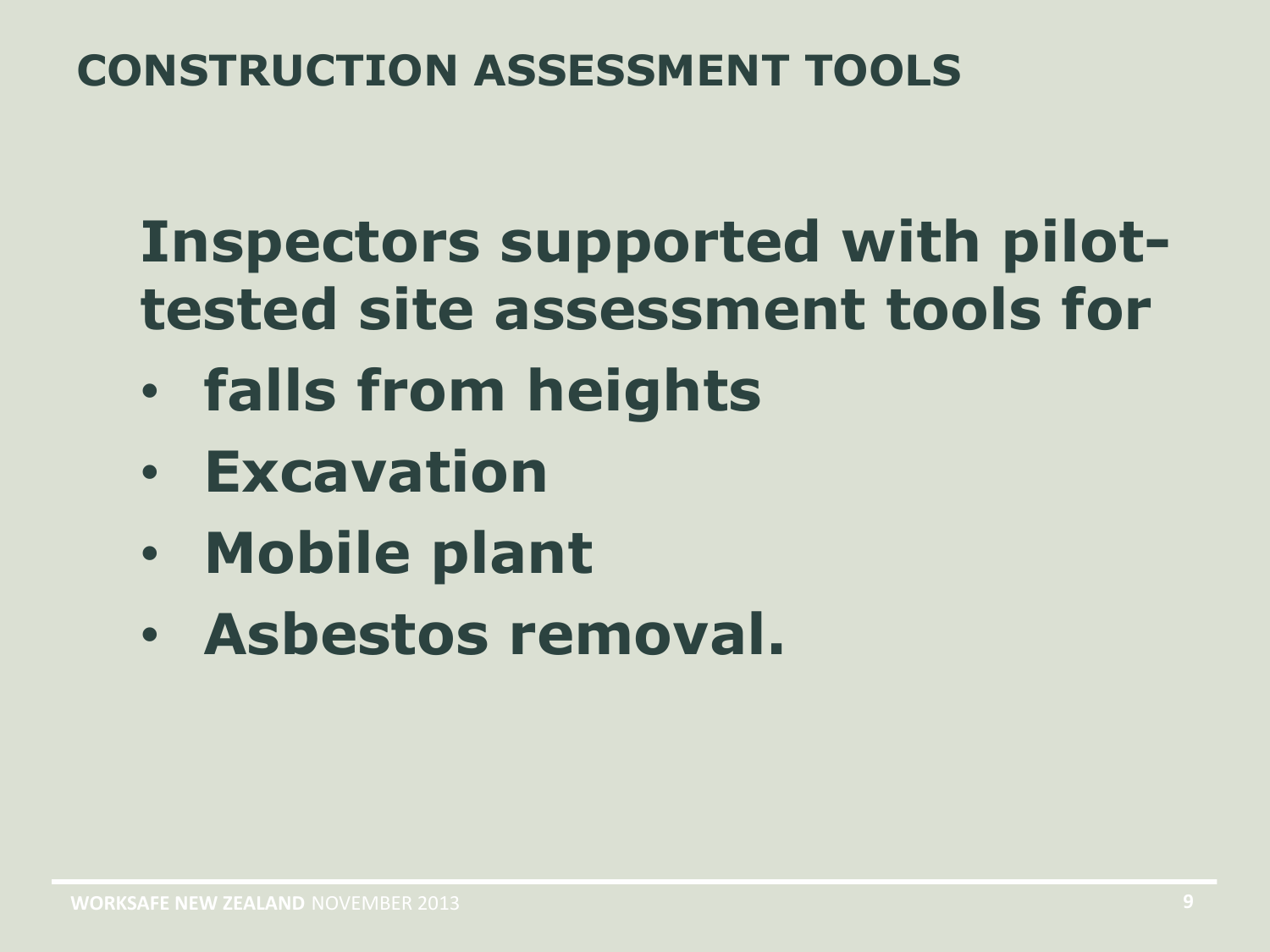### **WORKING WITH REGIONAL DIFFERENCE**

# **4 main construction regions**

- **Auckland,**
- **Waikato-BoP**
- **Wellington**
- **Canterbury**

# **Each region has a unique mix of civil construction, commercial building & residential building.**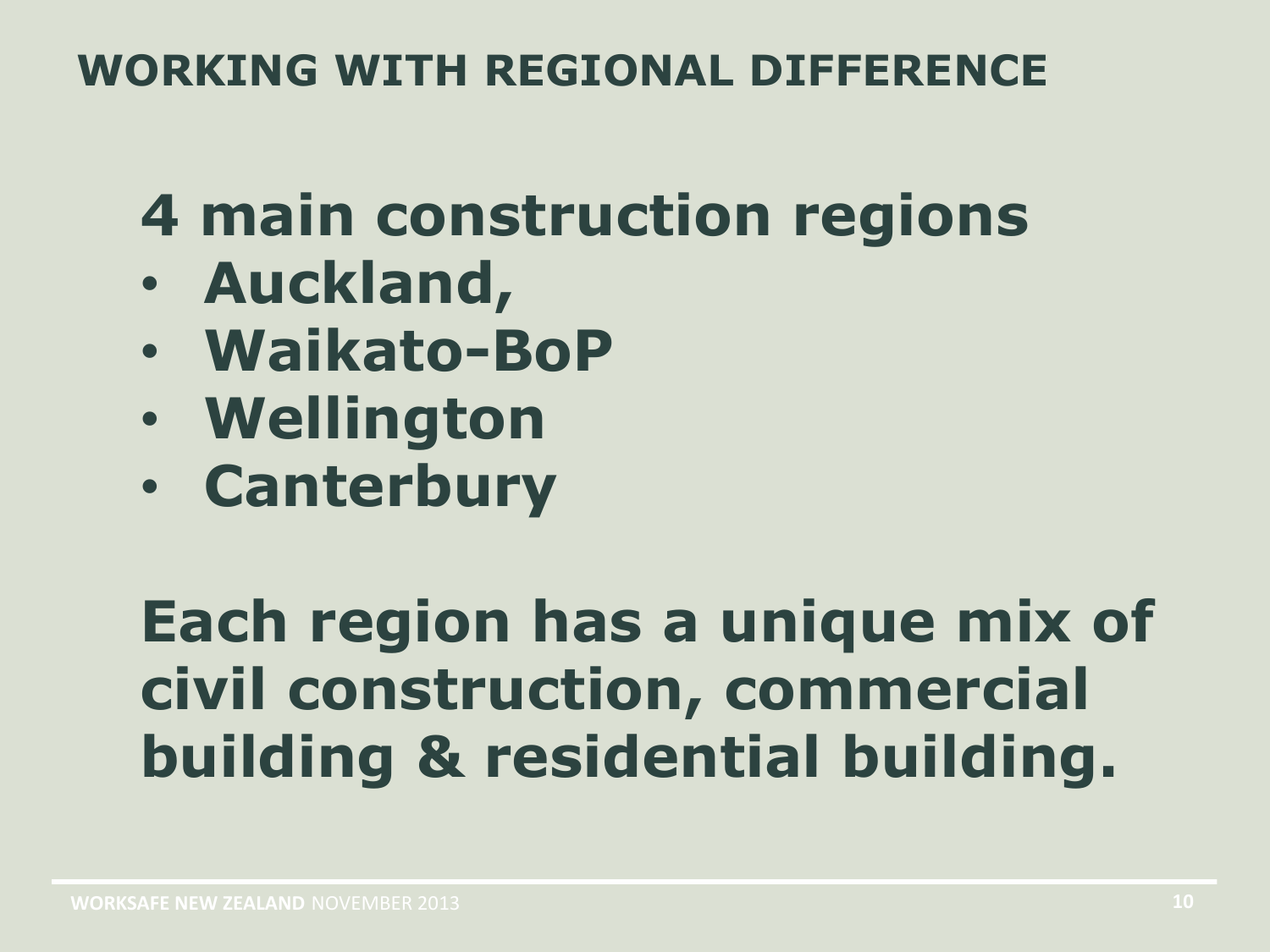### **WELLINGTON REGION**

# **Prediction:**

- **31% growth in Construction from \$1.8bn (2012) to \$2.3bn (2017)**
- **72% of this growth is residential**
- **Small growth in nonresidential work**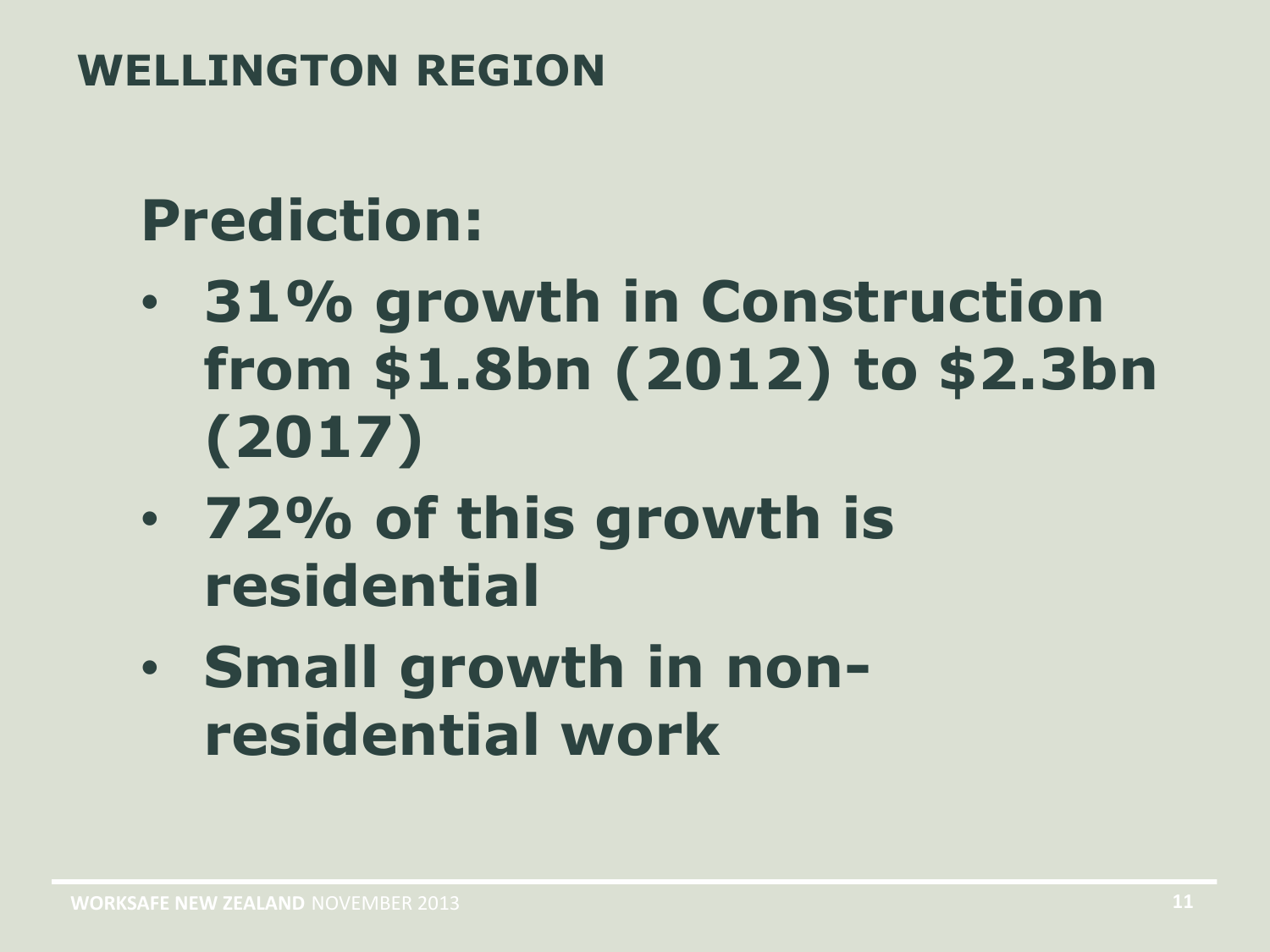### **WELLINGTON REGION**

## **Govt and regional agencies and major institutions controlling**

- **large estates**
- **Major & minor capital works programmes**

# **WorkSafe NZ is interested in working with you to influence good health & safety practice**